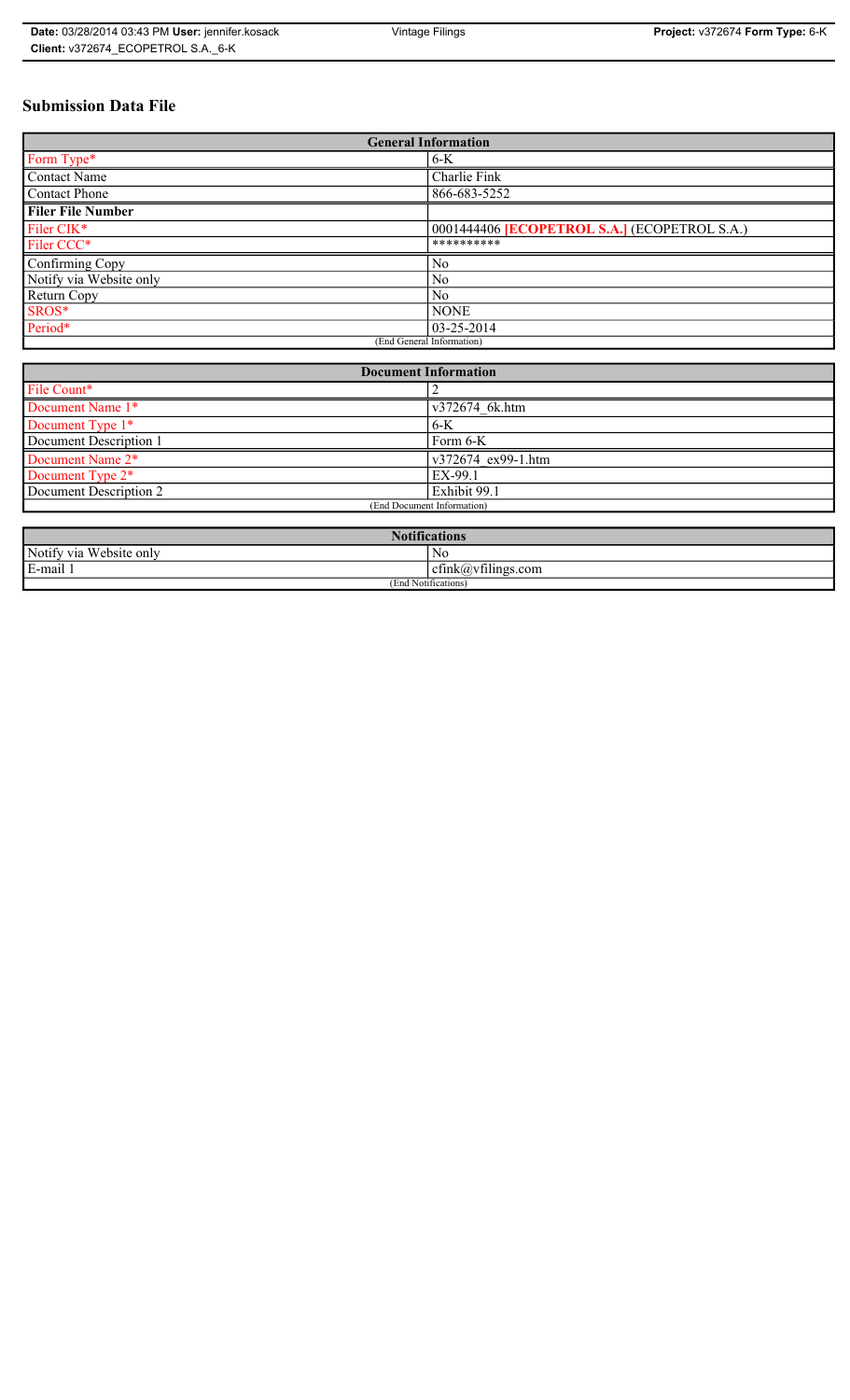#### **SECURITIES AND EXCHANGE COMMISSION Washington, D.C. 20549**

#### **FORM 6-K REPORT OF FOREIGN PRIVATE ISSUER PURSUANT TO RULE 13a-16 OR 15d-16 OF THE SECURITIES EXCHANGE ACT OF 1934**

March, 2014

Commission File Number: 333-153452

**ECOPETROL S.A.**

*(Exact name of registrant as specified in its Charter)*

Carrera 7 No. 37 – 69 BOGOTA – COLOMBIA *(Address of registrant's principal executive offices)*

Indicate by check mark whether the registrant files or will file annual reports under cover Form 20-F or Form 40-F.

Form 20-F  $\boxtimes$  Form 40-F  $\Box$ 

Indicate by check mark if the registrant is submitting the Form 6-K in paper as permitted by Regulation S-T Rule 101(b)(1):

 $Yes$   $\Box$  No  $X$ 

Indicate by check mark if the registrant is submitting the Form 6-K in paper as permitted by Regulation S-T Rule 101(b)(7):

 $Yes$   $\Box$  No  $X$ 

Indicate by check mark whether by furnishing the information contained in this Form, the registrant is also thereby furnishing the information to the Commission pursuant to Rule 12g3-2(b) under the Securities Exchange Act of 1934.

 $Yes$   $\Box$  No  $X$ 

If "Yes" is marked, indicate below the file number assigned to the registrant in connection with Rule 12g3-2(b): 82- N/A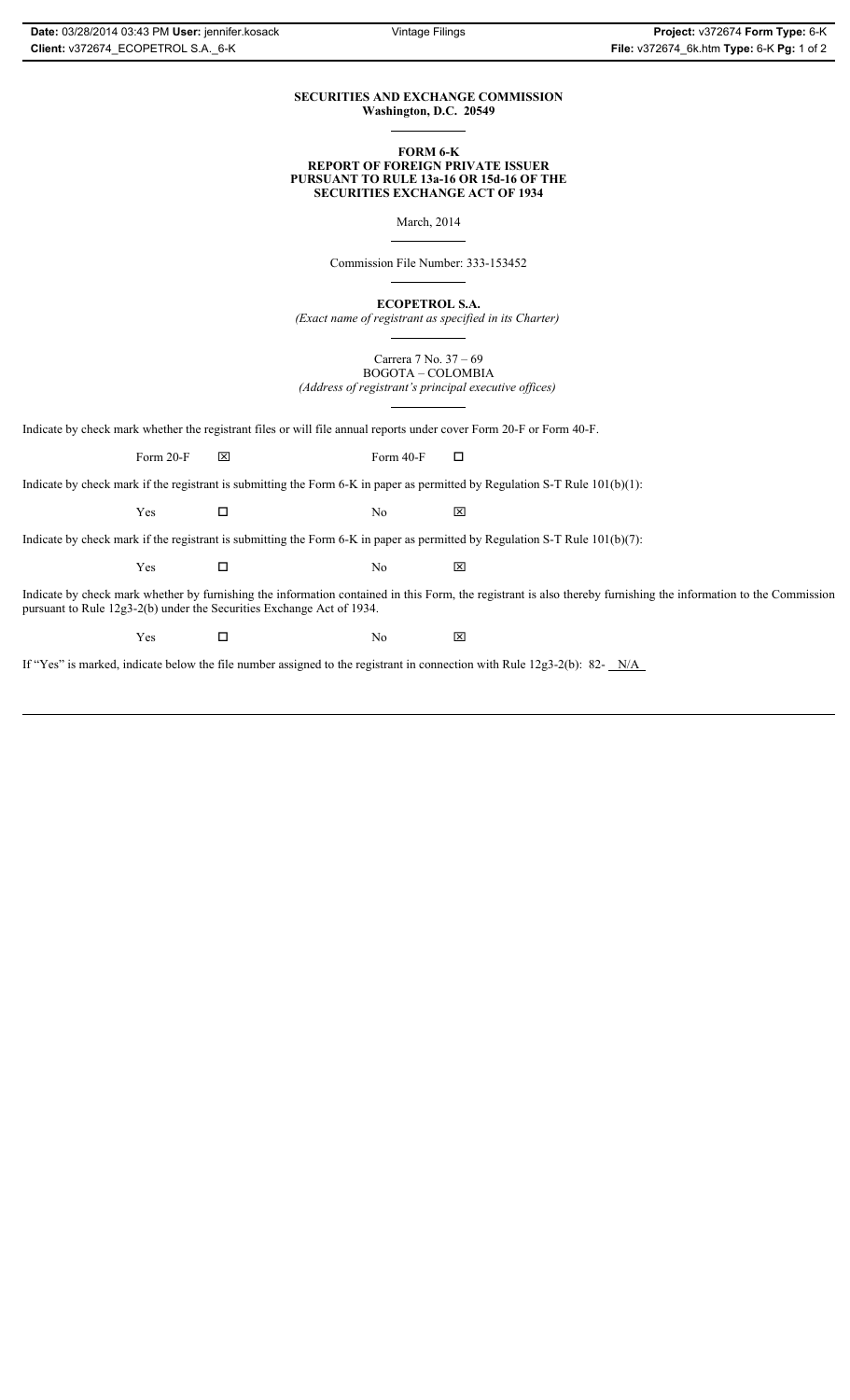#### **SIGNATURE**

Pursuant to the requirements of the Securities Exchange Act of 1934, the Registrant has duly caused this report to be signed on its behalf by the undersigned, thereto duly authorized.

Date: March 25, 2014

Ecopetrol S.A.

By: /s/ Magda Manosalva Name: Magda Manosalva Title: Chief Financial Officer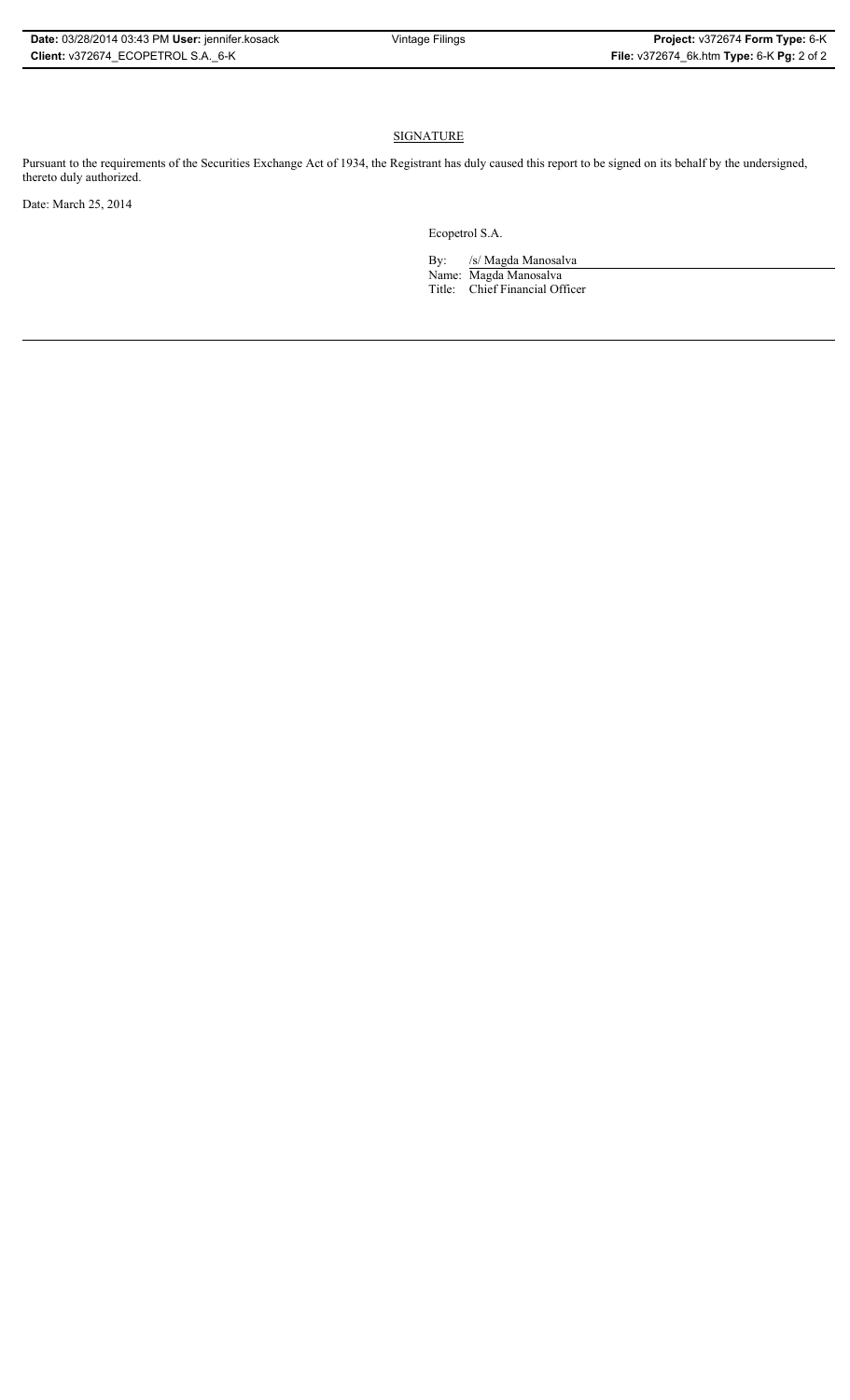## **Ecopetrol continues to grow in the deepwater U.S. Gulf of Mexico**

- x **Ecopetrol America Inc. placed bids partnering with Murphy Exploration and Production Company -USA and Venari Offshore LLC**
- With the results from this round, Ecopetrol America Inc. could raise its share to 149 blocks in one of the most attractive areas for exploration in **the world**

BOGOTA, Colombia, March 28, 2014 /PRNewswire/ -- Ecopetrol S.A. (BVC: ECOPETROL; NYSE: EC; TSX: ECP) announces that its U.S. affiliate (Ecopetrol America Inc.) placed the most competitive bids for 11 blocks in the "Central Planning Area Lease Sale 231" round held in New Orleans on March 19, as disclosed by the Bureau of Ocean Energy Management (BOEM), the governmental authority in charge of the process in the U.S. In this lease sale, Ecopetrol America Inc. partnered with Murphy Exploration and Production -USA in 7 blocks and with Murphy Exploration and Production -USA and Venari Offshore LLC in 4 blocks.

The official awarding of the blocks will be conducted by BOEM in the coming months after the checking of bids and ascertaining that the companies fulfill the conditions required for the round.

The economic bids placed by Ecopetrol America and its partners in the 11 blocks add up to approximately US \$73.2 million with Ecopetrol America's share consisting of approximately US \$33.7 million.

In case of being granted, these blocks allow deep sea hydrocarbon exploration in water depths of over 221 meters for a 10-year period. Further, Ecopetrol America Inc. would increase its participation in the U.S. Gulf Coast basin to 149 blocks.

The results obtained strengthen Ecopetrol's position in the U.S. Gulf of Mexico, which it considers a focus area in its internationalization process.